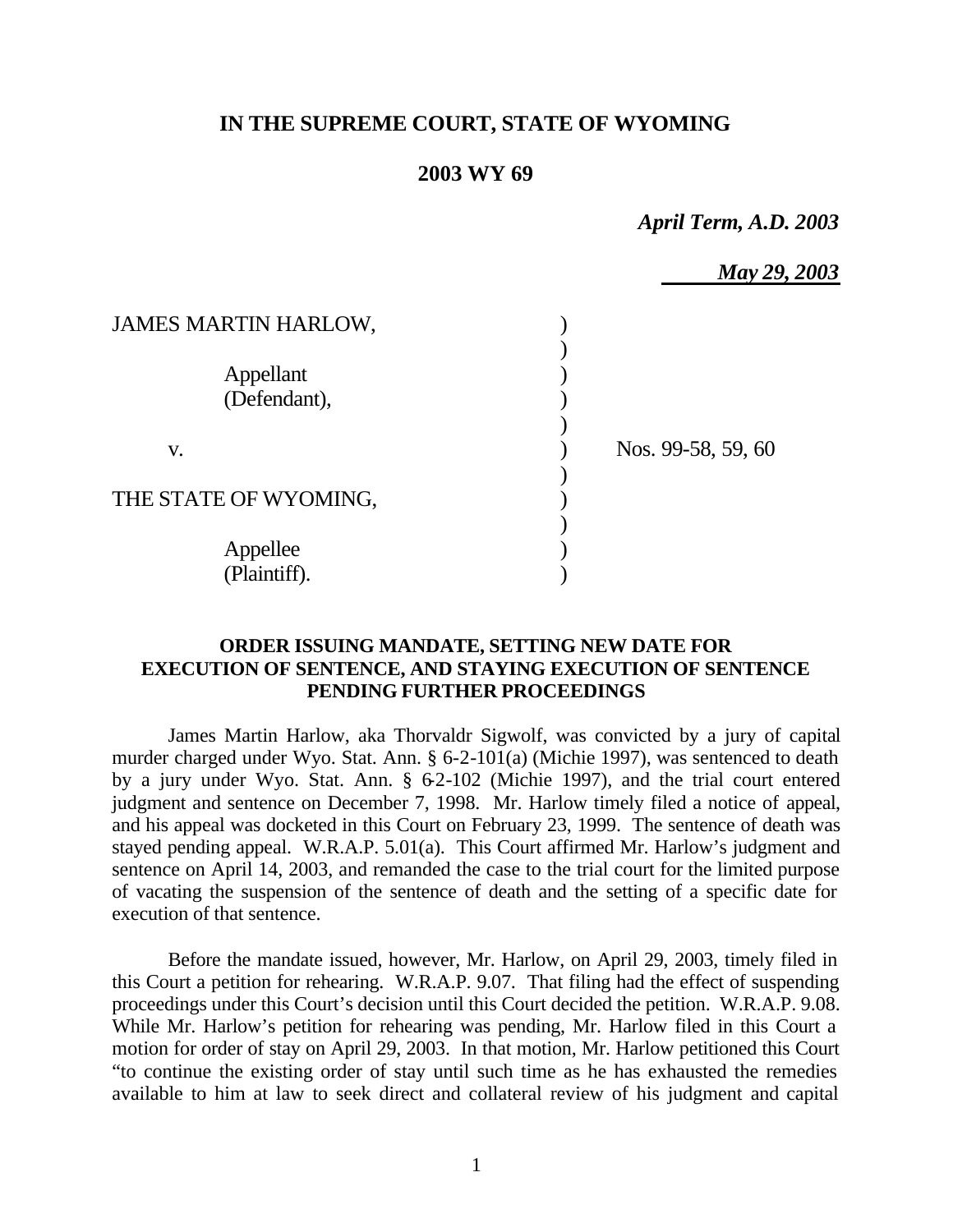sentence." In this regard, Mr. Harlow in his motion informs this Court that he intends to seek a writ of certiorari by timely applying to the United States Supreme Court in which application he will ask that Court to review the ultimate determination of his appeal by this Court. In his motion, Mr. Harlow implies that he may also seek a remedy under Wyo. Stat. Ann. § 7-14-101(Michie 1997) for violation of constitutional rights abridged during the proceedings which resulted in his judgment and conviction. In his motion, Mr. Harlow further informs this Court that he expects to pursue relief in the form of a petition for a writ of habeas corpus under 28 U.S.C. § 2254, after state review of his conviction and capital sentence is truly complete, or deemed to be unavailable.

In addition to his request in his motion that this Court continue the existing order of stay until he has exhausted the above-mentioned remedies, Mr. Harlow requests that this Court hold in abeyance the mandate to be issued in this case, at least until such time as direct review is completed. Alternatively, Mr. Harlow requests that this Court, upon its final disposition of this case, and in the event that it does not upon rehearing vacate Mr. Harlow's capital sentence in favor of a life sentence, direct the lower court to enter an order of stay of execution pending the completion of direct and collateral review available to Mr. Harlow and further order the State not to seek a warrant of execution during the pendency of Mr. Harlow's claims on direct and collateral review.

On May 20, 2003, this Court entered its order denying Mr. Harlow's petition for rehearing. This Court now shall dispose of Mr. Harlow's pending motion for order of stay. This Court considers it inappropriate to enter an order of stay as broad as Mr. Harlow seeks. This Court has determined that the better practice at this time is to employ a narrower approach which will promote the timely handling of those remedies that Mr. Harlow actually pursues. Under this approach, this Court, having denied Mr. Harlow's petition for rehearing, shall issue the mandate, vacate the suspension of the sentence of death, set a specific date for execution of that sentence, and then stay the execution of that sentence pending Mr. Harlow's timely application to the United States Supreme Court seeking a writ of certiorari, the time for filing a petition for writ of certiorari with that Court being ninety (90) days from the date of this Court's issuance of mandate. Having this Court set a new date of execution rather than remand to the trial court to set a new date of execution may help avoid some inherent delays in this case. This Court does not foreclose, however, this Court's remanding to the trial court to set a new date of execution if such course of action becomes appropriate in this case in the future. This Court shall further order Mr. Harlow's counsel to promptly inform this Court and the State of Wyoming of counsel's timely filing of application to the United States Supreme Court for a writ of certiorari asking that Court to review this Court's determination of his appeal. This Court shall further order Mr. Harlow's counsel to promptly inform this Court and the State of Wyoming when the United States Supreme Court has disposed of Mr. Harlow's petition for writ of certiorari. Upon that Court's disposition of Mr. Harlow's petition for writ of certiorari, this Court may make such further order as may then appear to be necessary and appropriate, if it still retains jurisdiction.

It is, therefore, ORDERED that the Motion for Stay filed April 29, 2003, be, and is hereby granted in part and denied in part;